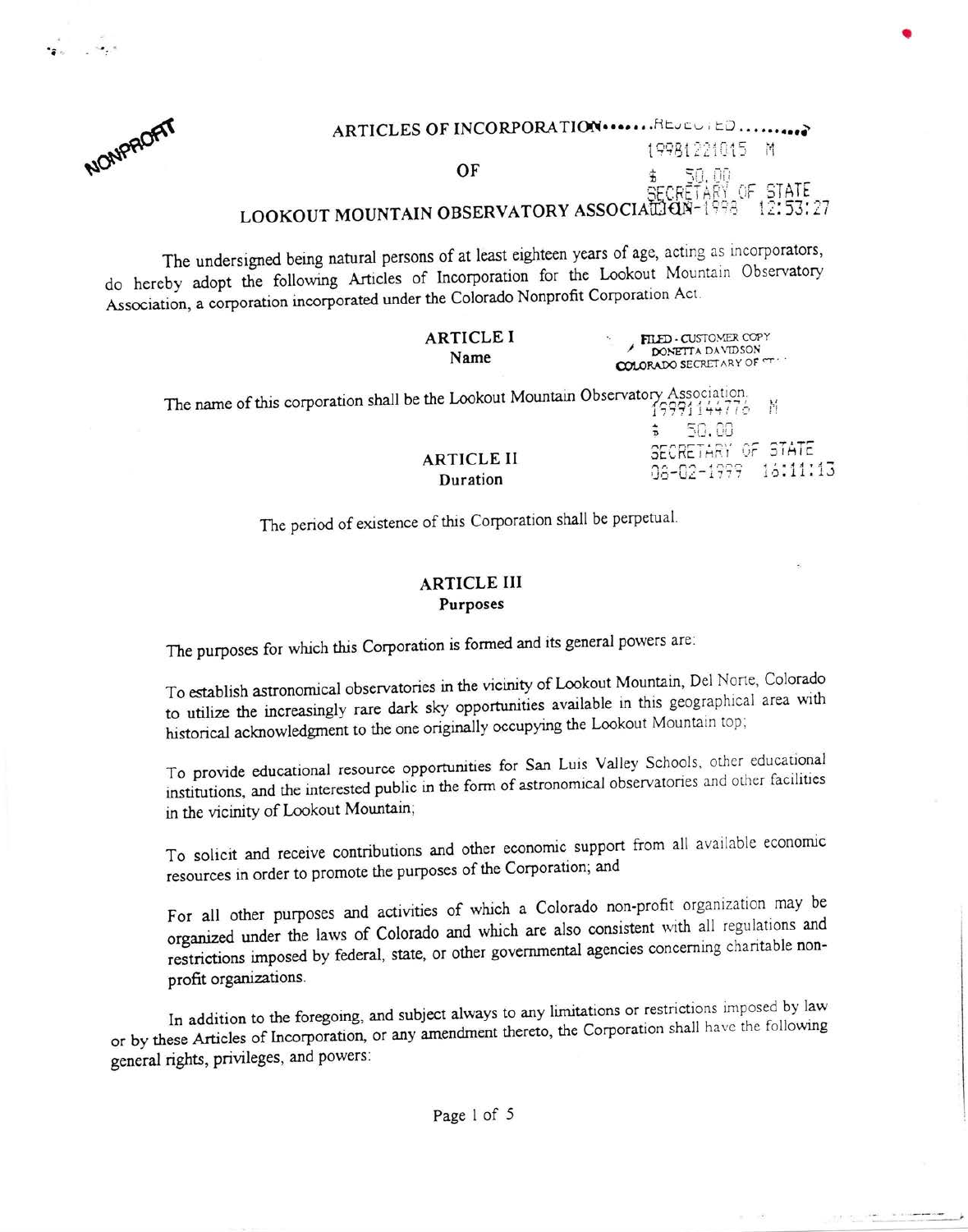## **ARTICLE IV** Registered Office and Agent

The name of the Corporation's Registered Agent shall be Douglas Wibbenmeyer and the address of its initial registered office shall be 570 Spruce Street, Del Norte, Colorado 81132.

Dorlan P. Wibbewayn SIGNATURE & CONSENT

Number of Directors and Term

The affairs of the Corporation shall be managed by a Board of Directors, who shall be members of this Corporation, with such other qualifications as the By-laws may prescribe. The number of such Directors and their terms of office shall be as established from time to time by the By-laws of the Corporation and shall consist of a minimum of five Directors. Successor Directors of the Corporation shall be selected pursuant to the provision of the By-laws.

## **ARTICLE VI Initial Board of Directors**

The members of the initial Board of Directors shall be as follows:

#### **NAMES**

Bert Boyd Alva Hibbs John Allen Davey Jav Schrader Douglas Wibbenmeyer Michael Wisdom Patsy Moreland Nancy Schrader

#### **ADDRESSES**

1160 Grand Avenue, Del Norte, Co. 705 Pine Street, Del Norte, Co. 7776 West Co. Road 10 North, Del Norte, Co. 11 Yucca Court, Del Norte, Co. 15890 U S Hwy 160, Del Norte, Co. 2543 Co. Road 33, Del Norte, Co. 1190 Seventh St., Del Norte, Co. 11 Yucca Court, Del Norte, Co.

## **ARTICLE VII** Transactions with Interested Persons

In the absence of fraud, no contract or other transaction between this Corporation and one or more of its Directors, Officers or any other corporation, partnership association or entity in which a Director or Officer of the Corporation is financially or otherwise interested or is a Director, member or Officer of such other corporation, partnership, association, or entity, shall be affected or invalidated because of such relationship or interest, provided that the existence and nature of any such interest of such Director or Officer shall be disclosed or shall have been known to the Directors present at any meeting of the Board at which action on any such contract or transaction shall have been taken. Any interested Director may be counted in determining the existence of a quorum and may vote at any meeting of the Board for the purpose of authorizing any such contract or transaction with like force and effect as if he were not so interested or were not a Director, member or Officer of such other corporation, firm, association or

+ DPILLICATS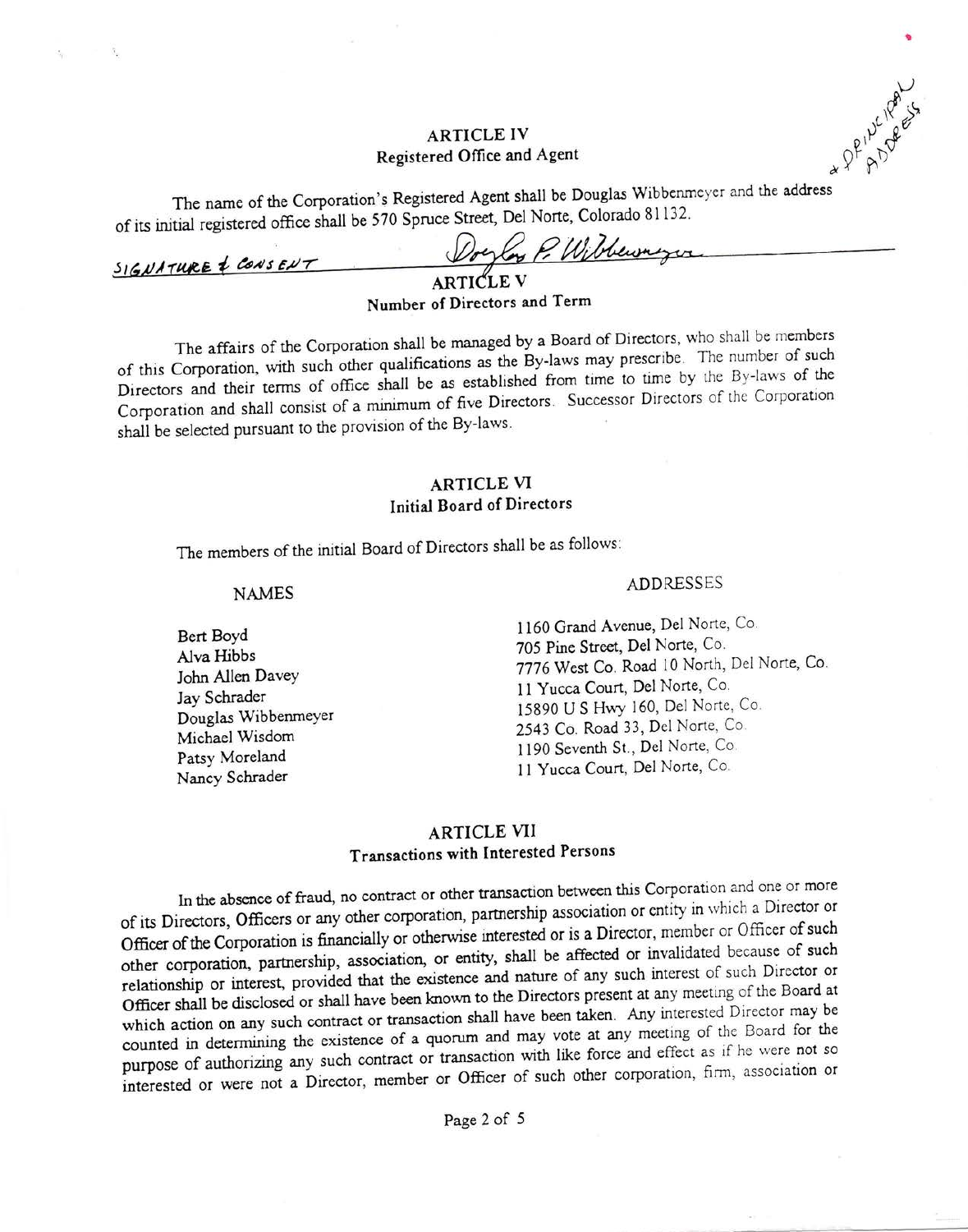partnership.

 $\cdot$ 

## **ARTICLE VIII** Indemnification of Directors, Officers, Employees, **Fiduciaries and Agents**

Pursuant to applicable state law, including, but not limited to, Section 7-3-101.5 of the Colorado Corporation Code, each Director, Officer, employee, fiduciary or agent of the Corporation (and his heirs, executors and administrators) shall be indemnified by the Corporation against expenses reasonably incurred by or imposed upon him in connection with or arise out of any action, suit or proceeding in which he may be involved or to which he may be made a party by reason of his being or having been a Director, Officer, employee, fiduciary or agent of the Corporation, or at its request of any other corporation of which it is a shareholder or creditor and from which he is not entitled to be indemnified (whether or not he continues to be a Director, Officer, employee, fiduciary or agent at the time of imposing or incurring such expenses), except in respect of matters as to which he shall be finally adjudged in such action, suit or proceeding to be liable for negligence or misconduct. Subject to applicable state law, in the event of a settlement of any such action, suit, or proceeding, indemnification shall be provided only in connection with such matters covered by the settlement as to which the Corporation is advised by counsel that the person to be indemnified did not commit a breach of duty.

The foregoing right of indemnification shall not be exclusive of other rights to which he may be entitled under applicable state law.

## **ARTICLE IX** Incorporators

The names and addresses of the incorporators of the Lookout Mountain Observatory Association shall be as follows:

#### **NAME**

Alva Hibbs John Allen Davey Jav Schrader Michael Wisdom Patsy Moreland Nancy Schrader

#### **ADDRESS**

705 Pine Street, Del Norte, Co. 7776 West Co. Road 10 North, Del Norte, Co. 11 Yucca Court, Del Norte, Co. 2543 Co. Road 33, Del Norte, Co. 1190 Seventh St., Del Norte, Co. 11 Yucca Court, Del Norte, Co.

### **ARTICLE X Non-profit Provisions**

This Corporation shall not have any capital stock or shareholders; it shall not declare any dividends and none of its activities shall be carried on for profit or pecuniary gain of its members, Directors, Officers, employees, incorporators, or any other individual connected with it, and its net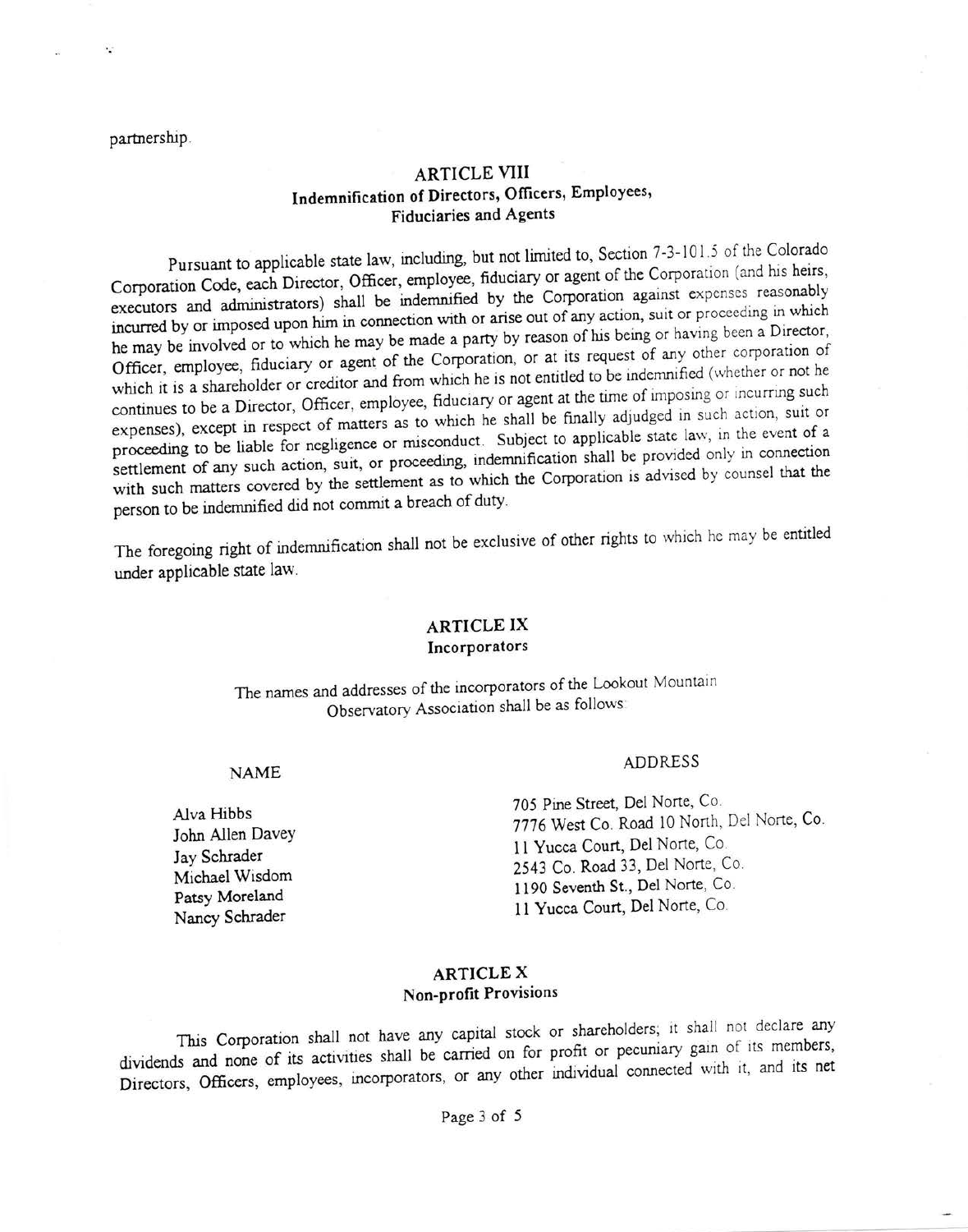earnings, if any, shall not belong to or inure to the benefit of the aforesaid individuals or any other person. It is the intent of the incorporators hereof that all activities of the said Corporation shall be so conducted and of such character so that all income of this Corporation shall be exempt at all times, from payment of federal and state income tax, and that all dues, payments and contributions made to it shall be tax deductible by the donors.

## **ARTICLE XI** Amendments

Unless otherwise provided by the Colorado Non-profit Corporation Act, every amendment to these Articles of Incorporation shall require approval by a two-thirds majority vote of the Board of Directors, which may be at an annual, regular or other special meeting thereof in accordance with procedures set forth in the By-laws.

## **ARTICLE XII Restrictions**

No part of the net earnings of the Corporation shall inure to the benefit of or be distributable to its members, Directors, Officers, or other private persons, except that the Corporation shall be authorized and empowered to pay reasonable compensation for services rendered and to make payments and distributions in furtherance of the purposes set forth in Article III hereof. No substantial part of the activities of the Corporation shall be the carrying on of propaganda, or otherwise attempting to influence legislation, and the Corporation shall not participate in, or intervene in (including the publishing or distribution of statements) any political campaign on behalf of any candidate for public office. Notwithstanding any other provision of these articles, the Corporation shall not carry on any other activities not permitted to be carried on (a) by a corporation exempt from federal income tax under Section 501 (c)(3) of the Internal Revenue Code of 1986 (or the corresponding provision of any future United States Internal Revenue Law), or (b) by a corporation, contributions to which are deductible under Section  $170(c)(2)$  of 1986 (or the corresponding provision of any future United States Internal Revenue Law). Upon the dissolution of the Corporation, the Board of Directors shall, after paying or making provisions for the payment of all liabilities of the Corporation, dispose of all of the assets of the Corporation to such organization or organizations organized and operated exclusively for charitable, educational or scientific purposes as shall at the time qualify as an exempt organization or organizations under Section 501 (c)(3) of the Internal Revenue Code of 1986 (or the corresponding provision of any future United States Internal Revenue Law), as the Board of Directors shall determine.

Signed and dated at Del Norte, Colorado, this 12th day of November, 1998.

Alva Hibbs Patsy Moreland

John Allen Dayey Michael Wisdom Schrader Nancy